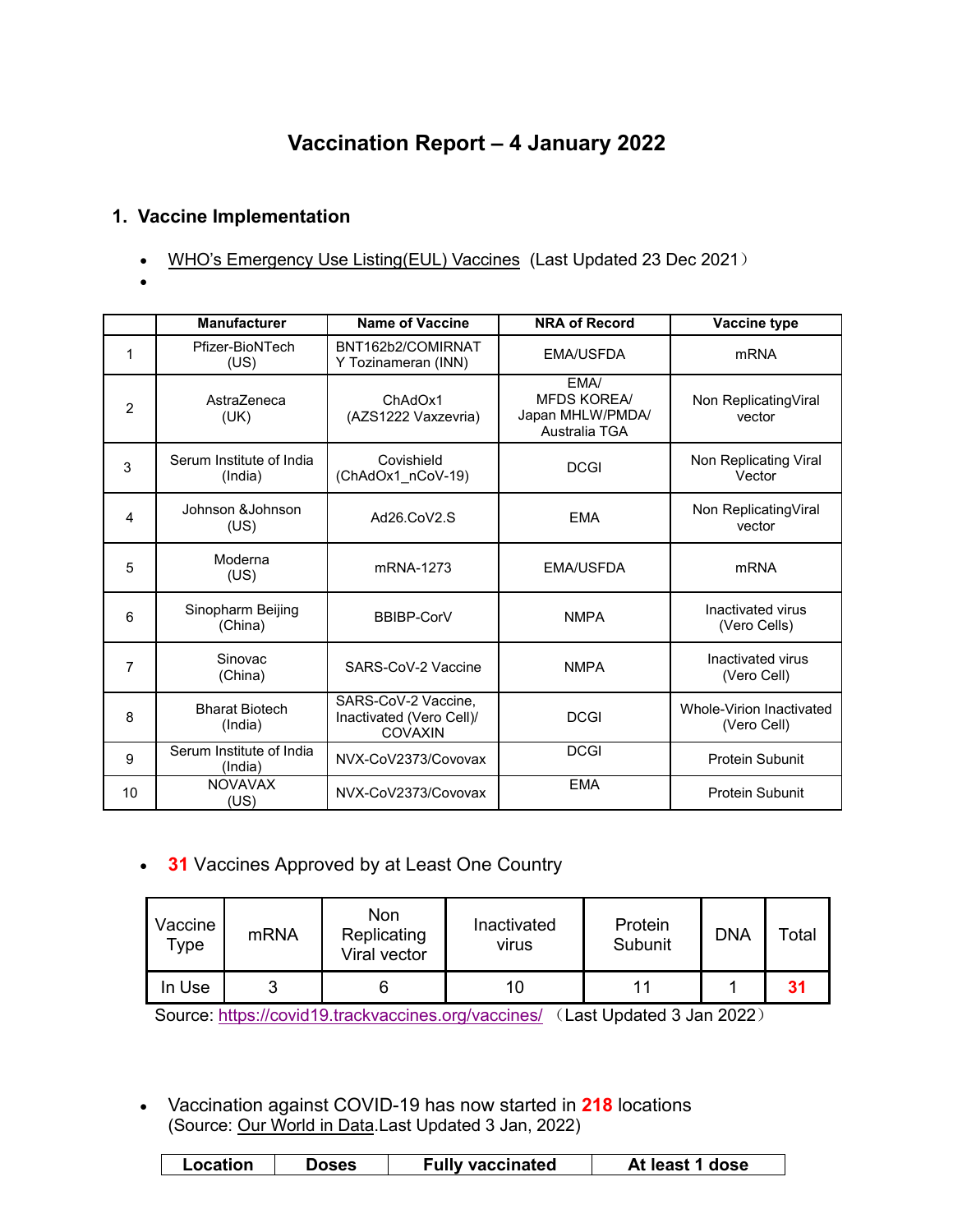|           | aiven        | (% of population) | (% of population) |
|-----------|--------------|-------------------|-------------------|
| Worldwide | 9.25 billion | 3.89 billion      | 4.60 billion      |
|           |              | (49.42%)          | (58.46%)          |

About this data:

a: This data changes rapidly and might not reflect doses still being reported. It may differ from other sites & sources.

b: Where data for full vaccinations is available, it shows how many people have received at least 1 dose and how many people have been fully vaccinated (which may require more than 1 dose).Where data for full vaccinations isn't available, the data shows the total number of vaccine doses given to people. Since some vaccines require more than 1 dose, the number of fully vaccinated people is likely lower.

c: It only has full vaccination totals in some locations.



Source: Official data collated by Our World in Data<br>Note: Alternative definitions of a full vaccination, e.g. having been infected with SARS-CoV-2 and having 1 dose of a 2-dose protocol, are<br>Ignored to maximize comparabili

Share of the population fully vaccinated against COVID-19, Jan 3, 2022 Total number of people who received all doses prescribed by the initial vaccination protocol, divided by the total population of the country.





Source: Official data collated by Our World in Data – Last updated 4 January 2022, 11:40 (London time) OurWorldInData.org/coronavirus • CC BY<br>Note: Alternative definitions of a full vaccination, e.g. having been infected w ignored to maximize comparability between countries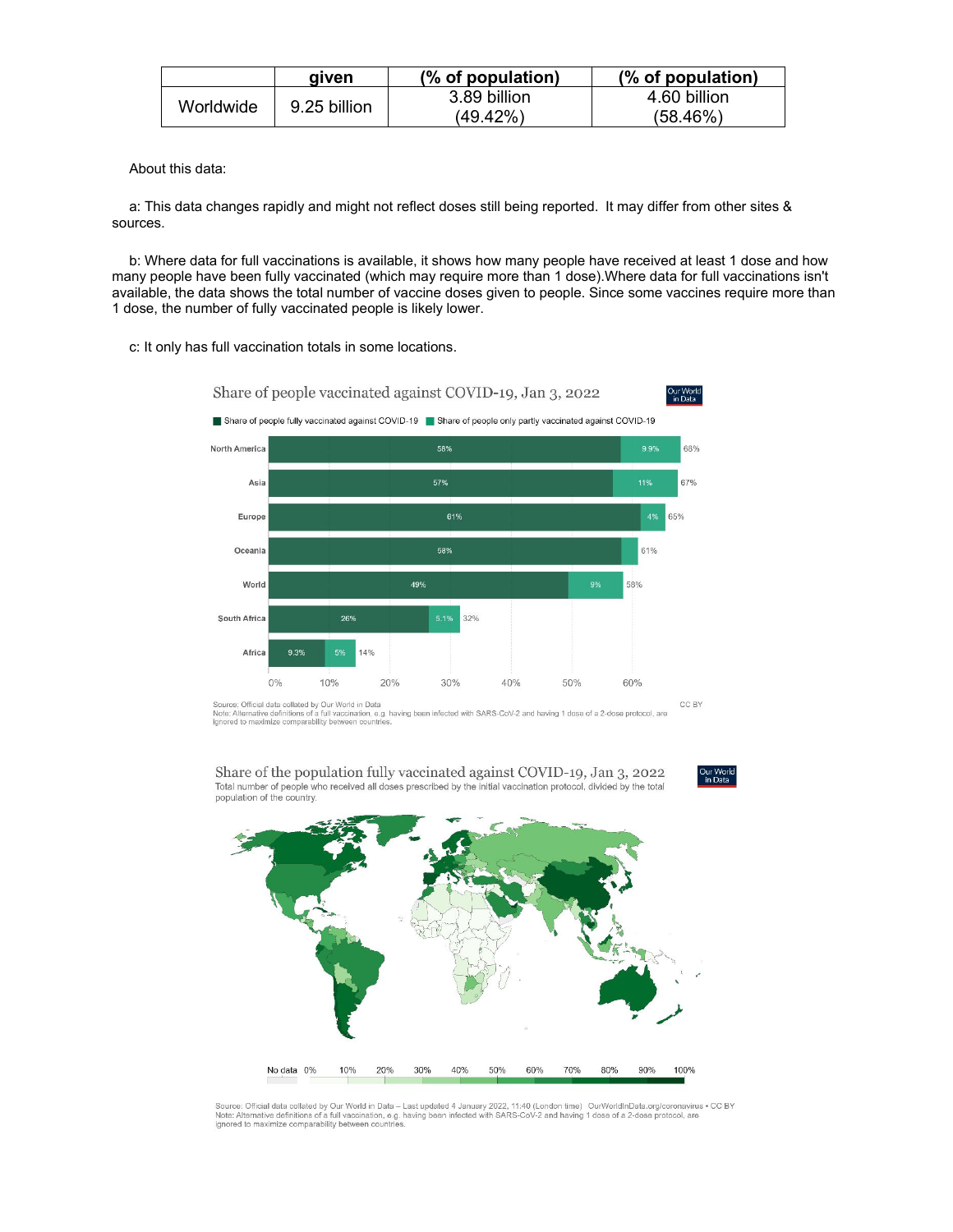

Source: Oxford COVID-19 Government Response Tracker, Blavatnik School of Government, University of Oxford - Last updated 3 January 2022, 14:50 (London time)<br>OurWorldInData.org/coronavirus • CC BY

### **2. Vaccine effectiveness against symptomatic infection for Alpha and Delta variants**

| <b>Vaccine Status</b>                   | <b>Vaccine Effectiveness</b>                                                                       |                                                                                                                                                                                  |  |  |
|-----------------------------------------|----------------------------------------------------------------------------------------------------|----------------------------------------------------------------------------------------------------------------------------------------------------------------------------------|--|--|
|                                         | Alpha                                                                                              | <b>Delta</b>                                                                                                                                                                     |  |  |
| 1 Dose (BNT162b2 or<br>ChAdOx1 nCoV-19) | 48.7% (95%CI: 45.5-51.7%) <sup>1</sup><br>66%(BNT162b2) <sup>4</sup><br>64% (ChAdOx1) <sup>4</sup> | 30.7% (95%CI: 25.2-35.7%) <sup>1</sup><br>56%(BNT162b2) <sup>4</sup><br>67%(ChAdOx1) <sup>4</sup><br>82% (95% CI:73- 91%) <sup>7</sup>                                           |  |  |
| 1 Dose (mRNA-1273)                      | 83%4                                                                                               | 72% <sup>4</sup>                                                                                                                                                                 |  |  |
| 1 Dose(Sinopharm or<br>Sinovac)         | <b>Unknown</b>                                                                                     | 13.8%, $(95\%$ CI: -60.2-54.8%) <sup>3</sup>                                                                                                                                     |  |  |
| 2 Doses (BNT162b2)                      | 93.7% (95%CI: 91.6-95.3) <sup>1</sup><br>76% (95%CI: 69-81%) <sup>2</sup><br>89% <sup>4</sup>      | 88% (95%Cl: 85.3-90.1%) <sup>1</sup><br>42% (95% CI: 13-62%) <sup>2</sup><br>$87\%$ <sup>4</sup><br>93%(95% CI: 88-97%/12-18Y) <sup>5</sup><br>93% (95% CI: 88-97%) <sup>7</sup> |  |  |
| 2 Doses (ChAdOx1 nCoV-<br>19)           | 74.5% (95%CI: 68.4-79.4%) <sup>1</sup>                                                             | 67.0% (95%CI: 61.3-71.8%) <sup>1</sup>                                                                                                                                           |  |  |
| 2 Doses (mRNA-1273)                     | 86%, (95%CI: 81-90.6%) <sup>2</sup>                                                                | 76%, (95% CI: 58-87%) <sup>2</sup>                                                                                                                                               |  |  |
| 2 Doses (Sinopharm or<br>Sinovac)       | Unknown                                                                                            | 59.0%, $(95\%$ CI: 16.0-81.6%) <sup>3</sup>                                                                                                                                      |  |  |
| 3 Doses (BNT162b2)                      | <b>Unknown</b>                                                                                     | $95.33\%$ (SD 6.44) <sup>6</sup>                                                                                                                                                 |  |  |

#### References:

- 1) [Effectiveness](https://www.nejm.org/doi/pdf/10.1056/NEJMoa2108891?articleTools=true) of Covid-19 Vaccines against the B.1.617.2 (Delta) Variant
- 2) Comparison of two [highly-effective](https://www.medrxiv.org/content/10.1101/2021.08.06.21261707v1.full.pdf) mRNA vaccines for COVID-19 during periods of Alpha and Delta variant prevalence
- 3) Efficacy of inactivated [SARS-CoV-2](https://www.tandfonline.com/doi/full/10.1080/22221751.2021.1969291) vaccines against the Delta variant infection in Guangzhou: A test-negative case-control real-world study
- 4) [Effectiveness](https://www.medrxiv.org/content/10.1101/2021.06.28.21259420v2.full.pdf) of COVID-19 vaccines against variants of concern in Ontario, Canada